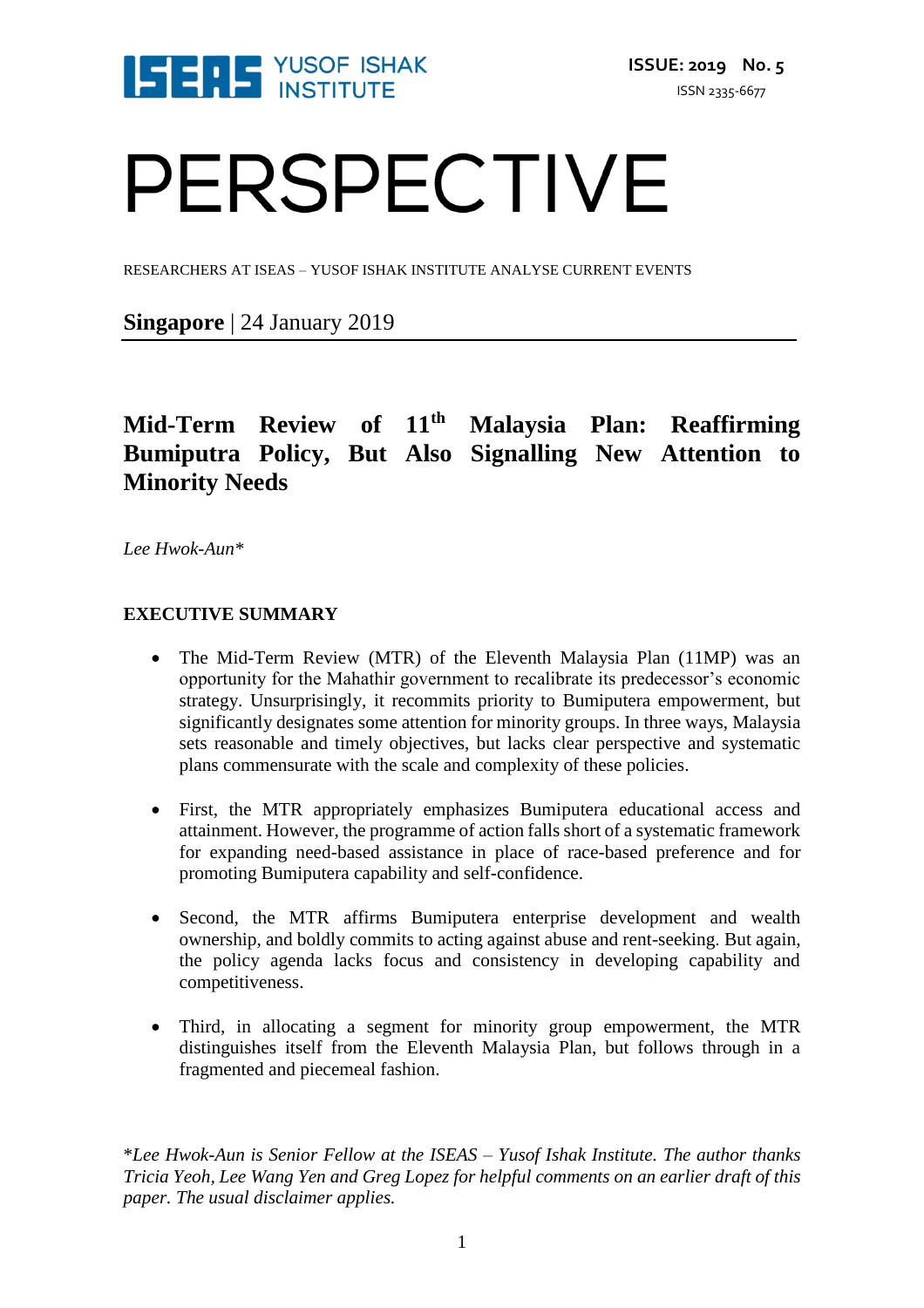

# **INTRODUCTION**

The Mid-Term Review (MTR) of the Eleventh Malaysia Plan (11MP) was delivered by Prime Minister Mahathir Mohamad on 18 October 2018, just five months after the watershed 14<sup>th</sup> General Elections.<sup>1</sup> The MTR warrants attention as the first comprehensive policy statement of the Pakatan Harapan government. It also requires a close reading to discern the changes to a document that was almost fully drafted when the elections took place. <sup>2</sup> The brief time window and nature of the MTR as a progress report, imposed constraints on radical policy shifts and showed the embeddedness of the policy priorities and reform agendas of the previous administration. However, the exercise also affords opportunities to modify policies and signal future changes. On some matters, most saliently the institutional reforms promised by PH, the MTR adds completely new content to the 11MP. On others, notably inclusive development and pro-Bumiputera policies, differences are more subtle.

The MTR's principal task is to evaluate progress, which requires adherence to the template of six strategic thrusts laid out in the 11MP launched in 2015 and spanning 2016-2020. The appraisal is supplemented with a programme of action for the second half of the plan period. To differentiate the new administration from the old, this MTR inserts the subtitle "New priorities and emphases" and renovates the Plan's original six thrusts into six pillars. This article focuses on Pillar 2, "enhancing inclusive development and wellbeing." Specifically, we consider Bumiputera preferential policies and programmes targeting minority groups, two major strategies within Priority Area A for "enhancing inclusiveness towards an equitable society". Throughout 2018, on the campaign trail and in government, PH promised to preserve both pro-poor, need-based and racially inclusive assistance, alongside pro-Bumiputera, race-based preferential treatment. It has also tried to distinguish itself from its predecessor, under which such policies became extensive and embedded.

Malaysia's Bumiputera preferential policies are expansive, encompassing post-secondary education, microfinance and business support, public procurement, government-linked company (GLC) vendor development, property ownership, and more. The MTR commendably identifies areas of intervention with more specificity and structure than before. This article focuses on three: Bumiputera education, Bumiputera enterprise development, and programmes targeted at minority groups. However, the path forward in all these areas is undercut by a lack of systematic, integrated and farsighted planning.<sup>3</sup>

#### **BUMIPUTERA EDUCATION: NEW PRIORITIES, MISSED OPPORTUNITIES**

Compared to the 11MP, the MTR's coverage of Bumiputera policies allocates more space to education. Importantly, it also prioritizes the educational access of the Bumiputera B40, or the poorest 40% within the community, and adopts a broader scope – encompassing technical and vocational programmes – than the 11MP, which singled out high skills and certified professionals. The policy is slated to draw on the experience of Yayasan Peneraju Pendidikan Bumiputera, a foundation established in 2012 to promote skills development and enrollment in technical and vocational education and training (TVET) specifically for students from challenging backgrounds.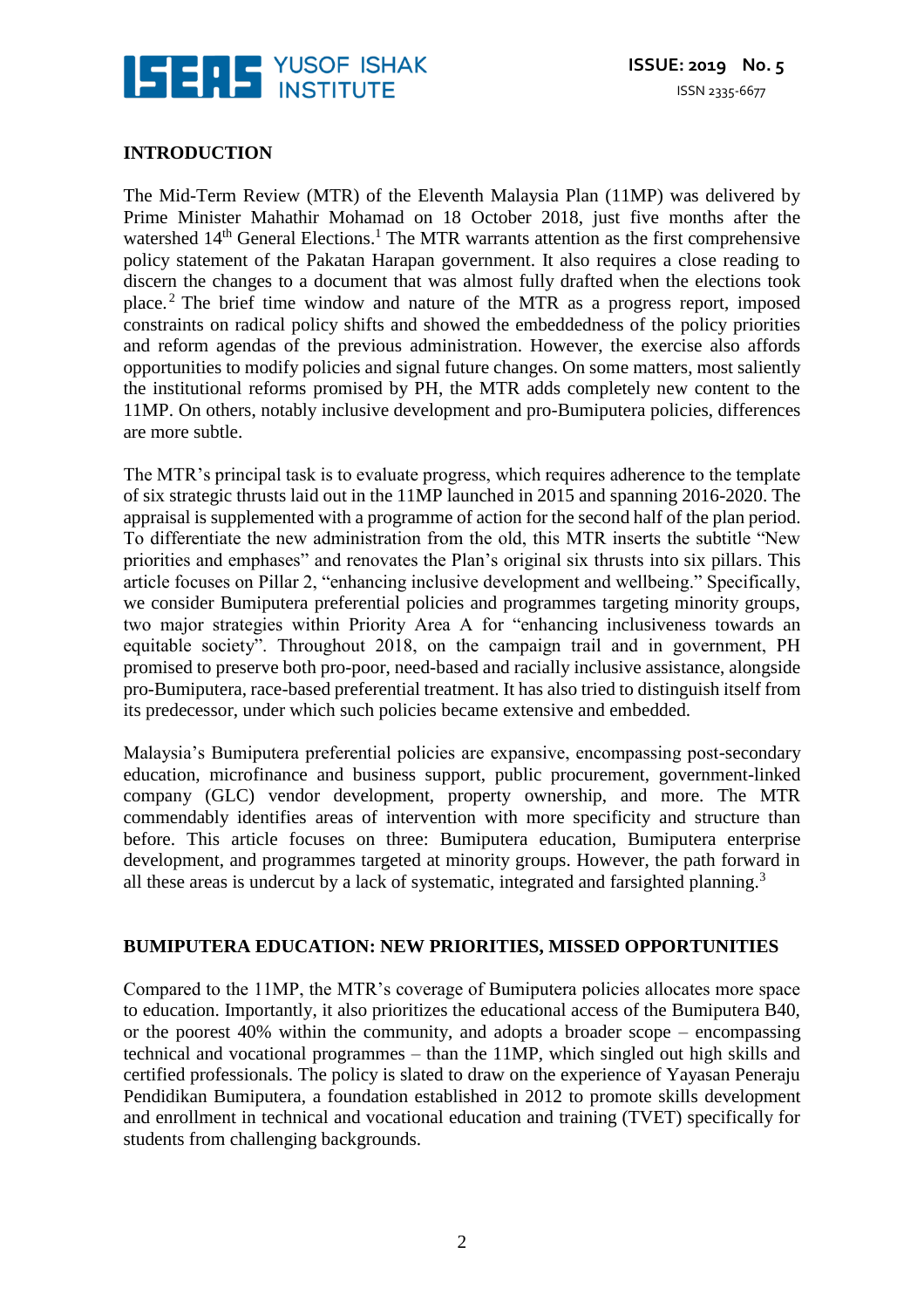

Enhancing Bumiputera educational achievement, especially among the disadvantaged, directly imparts skills and develops capabilities, while also facilitating inter-generational upward mobility. The policy predominantly benefits the younger generation and enhances their prospects of socioeconomic progress compared to the conditions of their upbringing.

The education sphere also presents the widest scope for shifting away from race-based affirmative action to need-based affirmative action – the prevalent, bipartisan rhetoric of the past decade that has never translated into coherent policy. Like preceding policy documents, the MTR fails to recognize the unique capacity of the education sphere to transition from pro-Bumiputera preferential entry to systems that give priority to the socioeconomically disadvantaged, regardless of race.

Affording preferential treatment to the disadvantaged – in other words, giving opportunity to someone from a lower-income background, especially when the person's formal qualifications do not meet the conventional mark – rests on the principle that the disadvantage derives from circumstances beyond the person's control and choice. This manifestly applies to disadvantaged post-secondary students, who are young and dependent, and for whom family, neighbourhood and schooling situations have largely not been of their choosing. Hence, the case is much stronger for providing preferential university entry to a low-income student compared to, say, giving preference to low-earning contractors in government procurement, because the latter are full adults whose lower socioeconomic status is much less attributable to circumstances beyond their agency. Giving a poor student a special chance to enter university is much more justifiable than giving a poor contractor special access to contracts.

Moreover, the university experience provides a buffered space for individuals to acquire knowledge and skills for a few years and to catch up on more privileged peers with the outcome limited to the individual, whereas in job promotion, managerial appointment, and award of contract and licenses, granting opportunity to a disadvantaged beneficiary entails extraneous ramifications, such as organizational leadership, public service delivery, or skill and experience in construction. Affording preferential treatment to a "disadvantaged" employee or contractor, indeed, may well imperil administrative competency and infrastructure quality. Yet another difference is the fact that the allocation of education opportunity averts the pitfalls of rent-seeking seemingly entrenched in other Bumiputera preferential programmes. Degrees cannot be sold off for quick profit.

In sum, pro-Bumiputera programmes in education present a broader scope for targeting the disadvantaged and building capability, while significantly mitigating adverse effects more prevalent in other pro-Bumiputera policy spheres.

On the whole, the MTR neglects the special features of education discussed above, and carries forward the piecemeal approach of past policies. It inserts more pro-Bumiputera B40 elements but omits systemic alternatives to race-based affirmative action in education; it does not commit to reforming admissions processes and education sponsorship such that the system effectively locates and supports the socioeconomically disadvantaged. The ability of affirmative action to cultivate capability also hinges on the rigour and effectiveness of education programmes and the capability of graduates, but these qualitative dimensions apparently elude policymakers' attention. Indeed, while the MTR declares the salutary intention to streamline the implementing agencies of a fragmented system and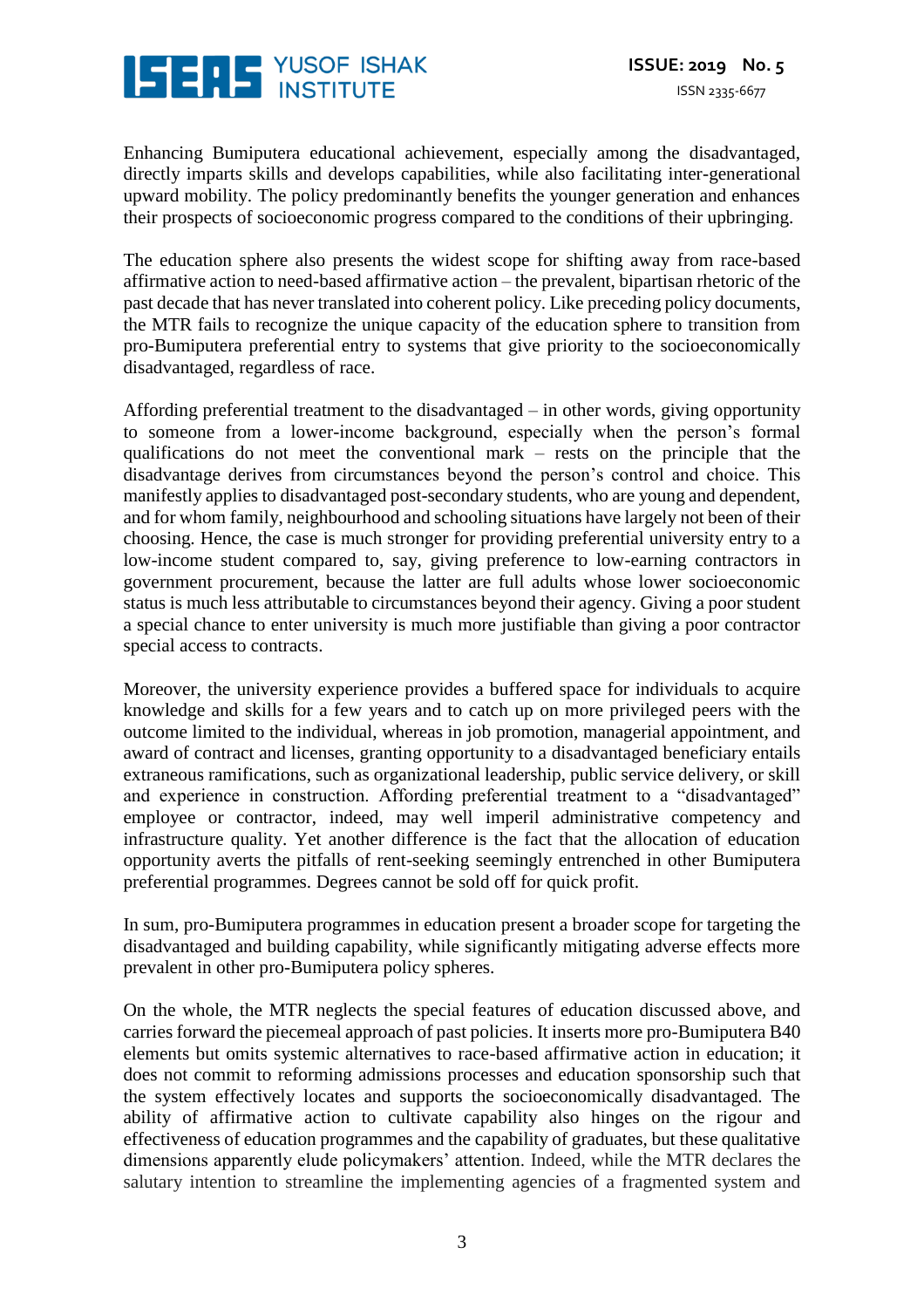

"strengthen the delivery of the Bumiputera agenda", it leaves out education institutions altogether. The government underscores the need to gear up mindsets toward pursuing competitiveness and confidence and reducing dependency on government assistance, but limits such calls to entrepreneurs, not students – especially those of more privileged backgrounds who are poised to be more self-reliant and to graduate out of receiving overt race-based preferences.

#### **BUMIPUTERA ENTERPRISE DEVELOPMENT: RHETORIC AND REALITY**

The MTR makes some of its starker statements with regard to Bumiputera enterprise development, clearly mindful of past rent-seeking, profiteering and politicization that have tainted and undermined this policy sphere. The government appropriately commits to making appointments to boards and top management of entrepreneur development organisations and state-owned enterprises based on "experience, merit and qualification", to streamline agencies and "strengthen the delivery of the Bumiputera agenda", to inject merit and objective selection and eliminate "political endorsement", and to distribute benefits more equitably so as to "avoid providing multiple benefits to a single recipient." The MTR projects to change mindsets, bolstered by advocacy of self-reliance, enforcement of exit policies and promotion of a high performance culture.

More specifically, the MTR supports state-owned enterprises' acquisition of controlling stakes in potential Bumiputera companies and intensifying management buy-out activities, financial institutions acquiring or developing commercial property and offering favourable rent or sale prices to entrepreneurs, capacity building in the digital economy, a "stringent multi-tier exit policy" for Vendor Development Programme, and second chances for first time failing Bumiputera entrepreneurs. It also sternly warns of "appropriate action, including automatic termination, if contracts or Approved Permits awarded are sold or transferred to a third party."

These policy pronouncements are timely. A number of them expand or reinforce measures that have been in place, particularly since the launch of the Bumiputera Transformation Programme in 2012 and incorporation of the Bumiputera Economic Community into the 11MP. The MTR sustains the BEC, making the bold, albeit broad-brushed, commitments cited above.

The stakes are highest in this policy sphere. It is more complex, arduous, and risky to groom independent, competitive enterprises than graduates and professional employees. These economic challenges are compounded by intense demands of political elites for wealth redistribution. Combatting abuse and rent-seeking is a tall order, especially in public procurement which for decades has been utilized by UMNO for political patronage and undermined by outsourcing, rather than learning the business.

The historical record should temper expectations of a project driven by political considerations and filled with opportunities and pitfalls. Malaysia's endeavour to groom dynamic, competitive and resilient Bumiputera enterprises has proceeded, faltered and reconfigured over five decades. This agenda centred on state-owned enterprises in the 1970s, heavy industries in the 1980s, then shifted to privatization and corporate titans in the 1990s, which crumbled during the 1997-98 Asian Financial Crisis. Post crisis, government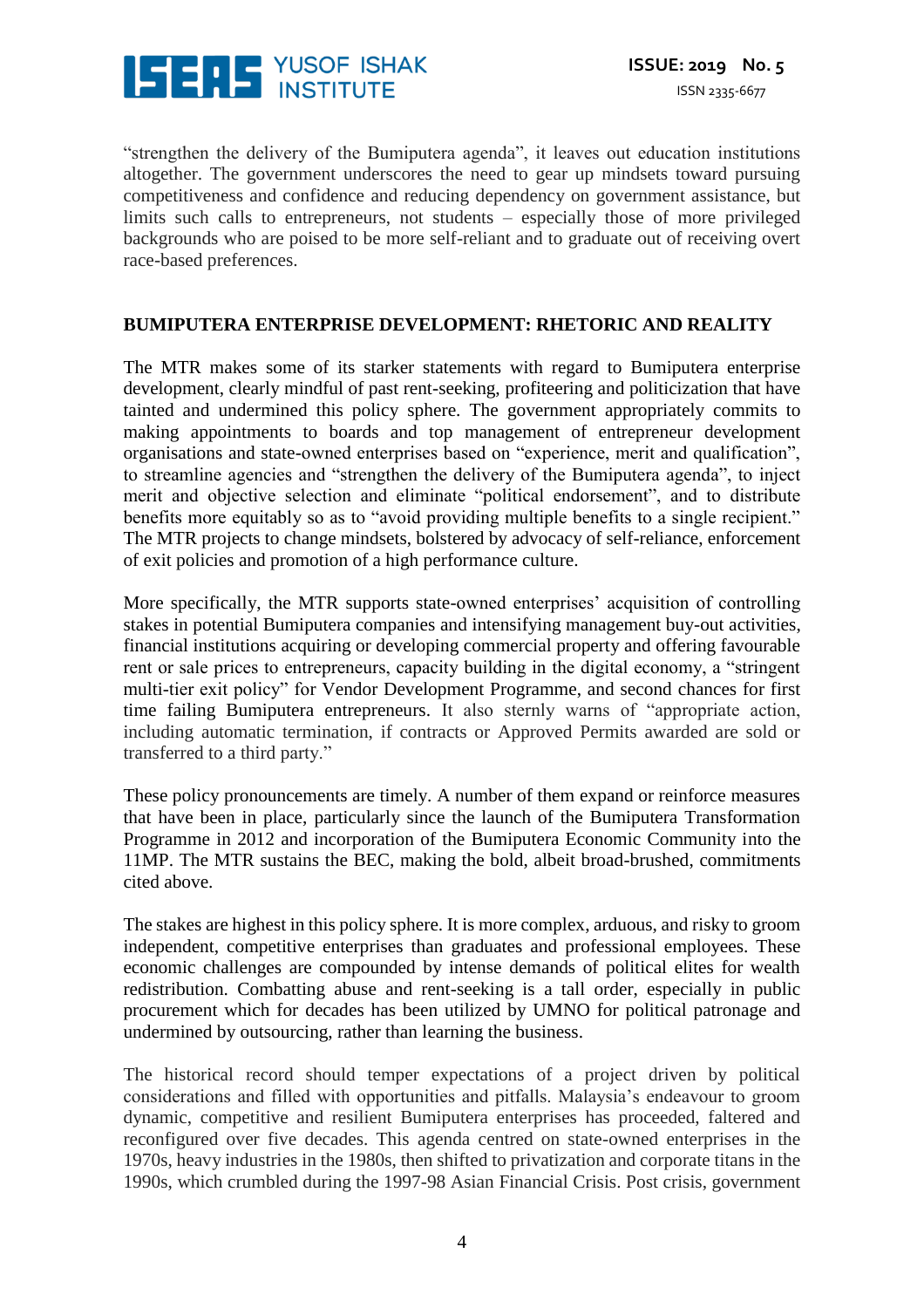

linked companies (GLCs) took over the mantle as key drivers, and in the last 5-6 years some new initiatives have arisen, focused on medium-scale enterprises outside the GLC orbit.

It has become commonplace and trite, but pertinent nonetheless, to reiterate that success – particularly in purging patronage, rent-seeking and corruption – depends on political will. But cleaning up is not enough; the system must also function better. It is imperative that Malaysia pursue comprehensive and effective programmes that build capability and competitiveness across the board, not just in select areas.

The MTR avows to depoliticize the allocation of government contracts and introduce exit policies, but gives scant indication on how these instruments might be utilized to develop SMEs. The MTR remains silent on the removal of Bumiputera discounts for housing purchases, especially for high-end properties catering to corporate elites, although this is one specific and clearly justifiable graduation policy, and an opportunity to make a statement on Bumiputera empowerment as the basis for rolling back privileged access. There are hints that policy coordination will be improved, with the establishment of a Ministry of Entrepreneurial Development, and the MTR expresses more vigour and candour than most development documents. However, implementation in these areas especially confronts vested interests and thus demands political fortitude. A steady stream of political appointments to government developmental agencies<sup>4</sup> raises questions over the PH government's capacity to deliver, and its tenacity to stay the course in the face of resistance and disgruntlement.

Another issue warrants a brief mention. The MTR's ambitious goals and frank assessments are not accompanied by more transparent progress reporting. Malaysia's development planning, and national data in general, have moved in the direction of less detailed disclosures – even while statistical reports have, to the Department of Statistics' credit, become more easily accessible. Statistics may be increasingly downloadable online, but the information obtained is less useful. Socioeconomic indicators of the Bumiputera population, for instance, are decreasingly available, and when reported, typically amassed into one national average, without differentiating subgroups within the community. The MTR's progress reporting also rather simplistically takes the form of listing allocations, rather than qualitatively appraising the results. Increasing transparency and open access undoubtedly involve institutional changes requiring more time than what was available for the MTR's preparation. The Twelfth Malaysia Plan, due in 2020, will reveal whether such changes materialize.

# **MEASURES FOR MINORITIES AND MARGINALIZED GROUPS: PROGRAMMES IN SEARCH OF PURPOSE**

Departing from the 11MP and previous Malaysia Plans, the MTR designates a section of the document for "empowering minority groups". Policies expressly targeted at minority groups have been more formally created in recent years, most tellingly in the Malaysian Indian Blueprint (MIB), launched by former Prime Minister Najib Razak in 2017. The 2018 federal budget, in anticipation of the general elections, notably made allocations for the "wellbeing of Chinese and Indian communities." Notwithstanding the political motives in the genesis of these programmes, the MTR's inclusion of minority group empowerment is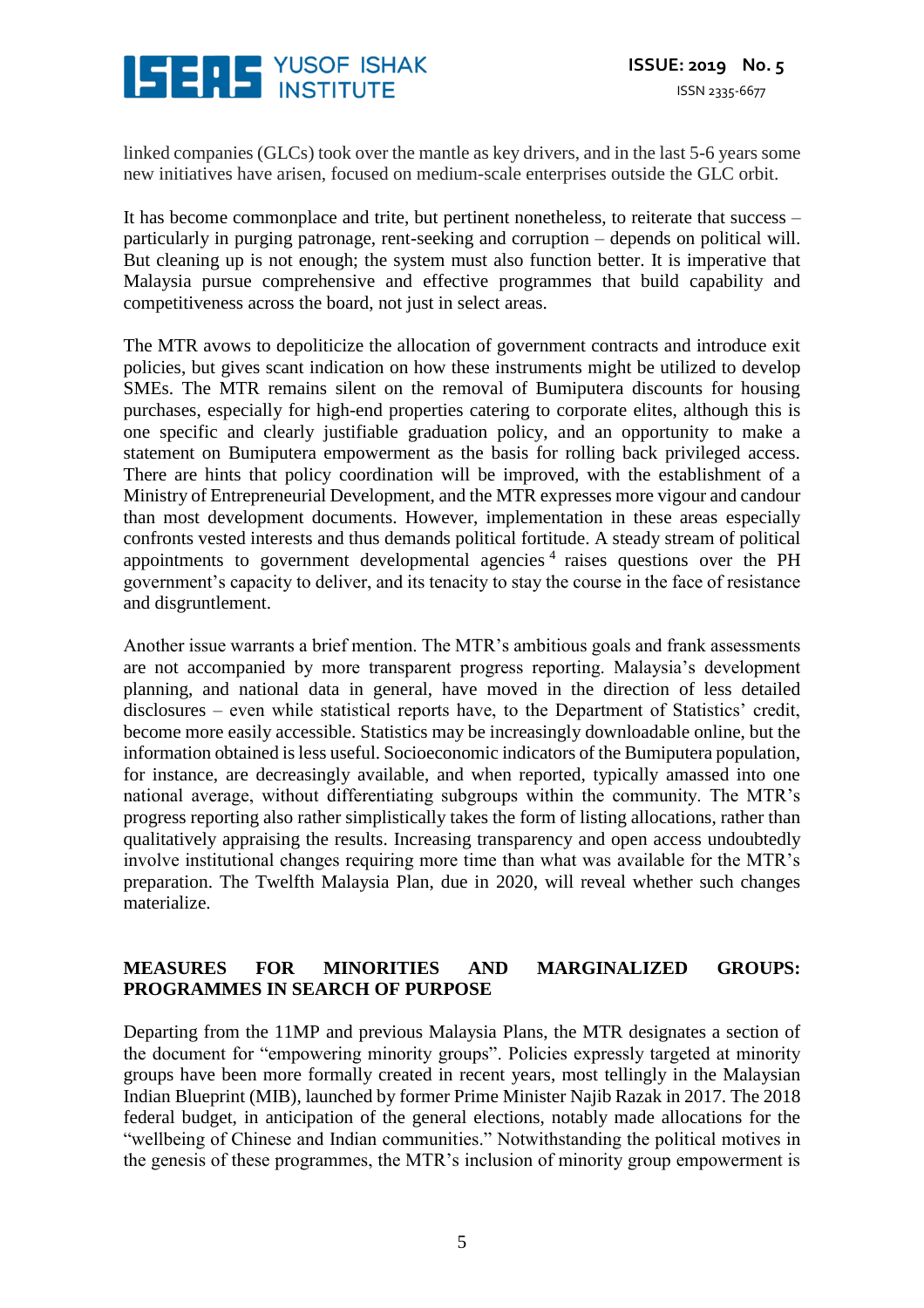

a positive start from a policy standpoint, especially considering the intensive pursuit of Bumiputera majority-favouring programmes.

The MTR's policy substance in this area, though, lacks clarity and coherence on how it identifies minorities and determines their issues worth addressing. Whereas the Bumiputera policies span the gamut of socioeconomic classes, from assistance for poor households to measures that promote upward mobility into tertiary education and highly skilled occupations and participation in managing and owning businesses, the policies targeted at minorities only reach the poor within these ethnic groups. The MTR declares assistance in technical and vocational education, microfinance, and land-based income generation for rural poor Orang Asli of the Peninsula, and rural indigenous communities of East Malaysia – termed Anak Negeri Sabah and Bumiputera Sarawak. TVET is also earmarked for lowincome Indian households who, together with more narrowly identified low-income Chinese households living in new villages*,* stand to access more microfinance.

Undeniably, these groups are socioeconomically lagging and the goals are legitimate and productive, but the highly confined framework and small set of policies fall short in providing for minority interests. Development expenditure and investment remain overwhelmingly dependent on federal government sources. The designation of Bumiputeras of Sabah and Sarawak as minority groups, rather than a constituent of the Bumiputera population of Malaysia as a federation, may be responsive to East Malaysian demands to be distinguished from Peninsular counterparts. The MTR implies that Sabah and Sarawak indigenous populations are equally entitled to Bumiputera programmes. In the post-GE14 milieu, one might expect increasing assurance of equitable distribution within the Bumiputera population across Peninsular and East Malaysia, when it comes to the programmes designated for their benefit. Nonetheless, the MTR remains reticent on this matter. Moreover, the arguably Peninsula-centric contents of the Bumiputera agenda – such as public listing, digital economy and vendor development – raise questions over the inclusion of Anak Negeri Sabah and Bumiputera Sarawak. 5

If Malaysia truly seeks to mainstream minority group interests in national economic policy, the next steps must move in a comprehensive and systematic direction, integrated with Bumiputera preferential policies. The confinement of the Indian and Chinese minority programmes to microfinance and TVET precludes deliberations and compromises that effectively and amenably balance opportunity and empowerment of all groups. Minority concerns in terms of access to public universities, scholarships and public sector employment – a particularly pressing matter among indigenous Sarawak and Sabah communities – must be part of this systematic policy framework, handled in tandem with pro-Bumiputera policies and not as afterthought as it comes across at present. As discussed above, expanding preferential selection based on disadvantage in education admissions and sponsorship holds out the potential to truly transition away from race-based preference in morally tenable and practically viable ways, and provides a more systematic framework for balancing majority and minority interests.

### **CONCLUSION**

Malaysia presses on to 2020, the destination of the Eleventh Malaysia Plan, with its Midterm Review largely resuming and slightly reconfiguring the policy agenda launched at the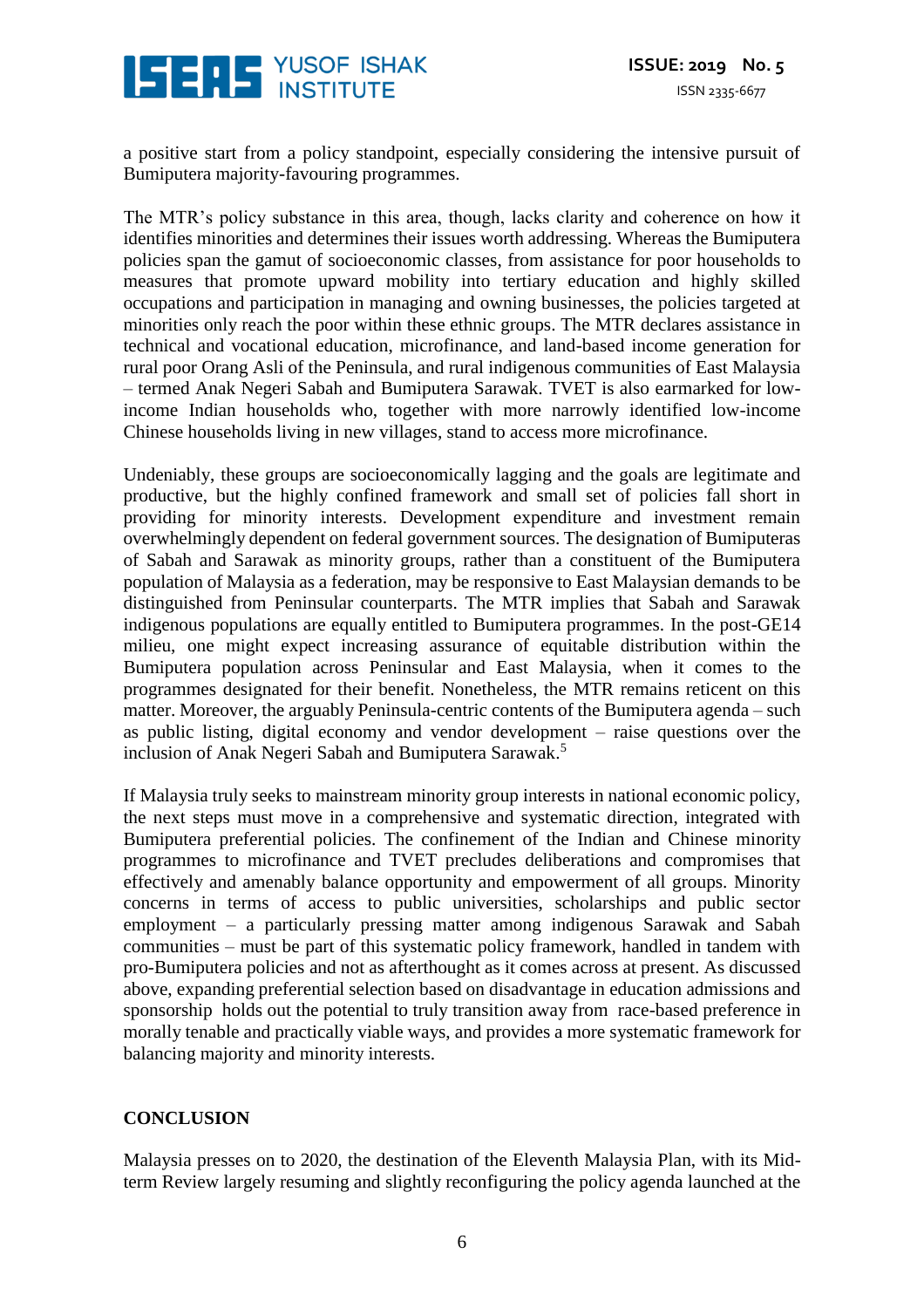

onset of the Plan in 2016. Malaysia's massive system of race-based preferences is far from being reset, although some rethinking and tweaking are in progress. The MTR makes some bold policy pronouncements, although data disclosures remain patchy. Still, this historic watershed merits a systematic rethink, premised on the moral, social and practical underpinnings of preferential selection and mindful of differences across policy spheres.

The MTR places greater weightage on education and entrepreneurial development, two policy spheres with potential to impart knowledge, skills and experience. However, the policy refrains from integrating need-based preferential access to education and from articulating a long-term vision for these interventions, centred on building capability and competitiveness, and inclusive of specific exit and graduation plans. While commendably recognizing minority groups as a distinct category, the MTR narrowly defines their interests and confines the policies targeted at them. The drive for change may be present, but Malaysia will need to draw a clearer roadmap.